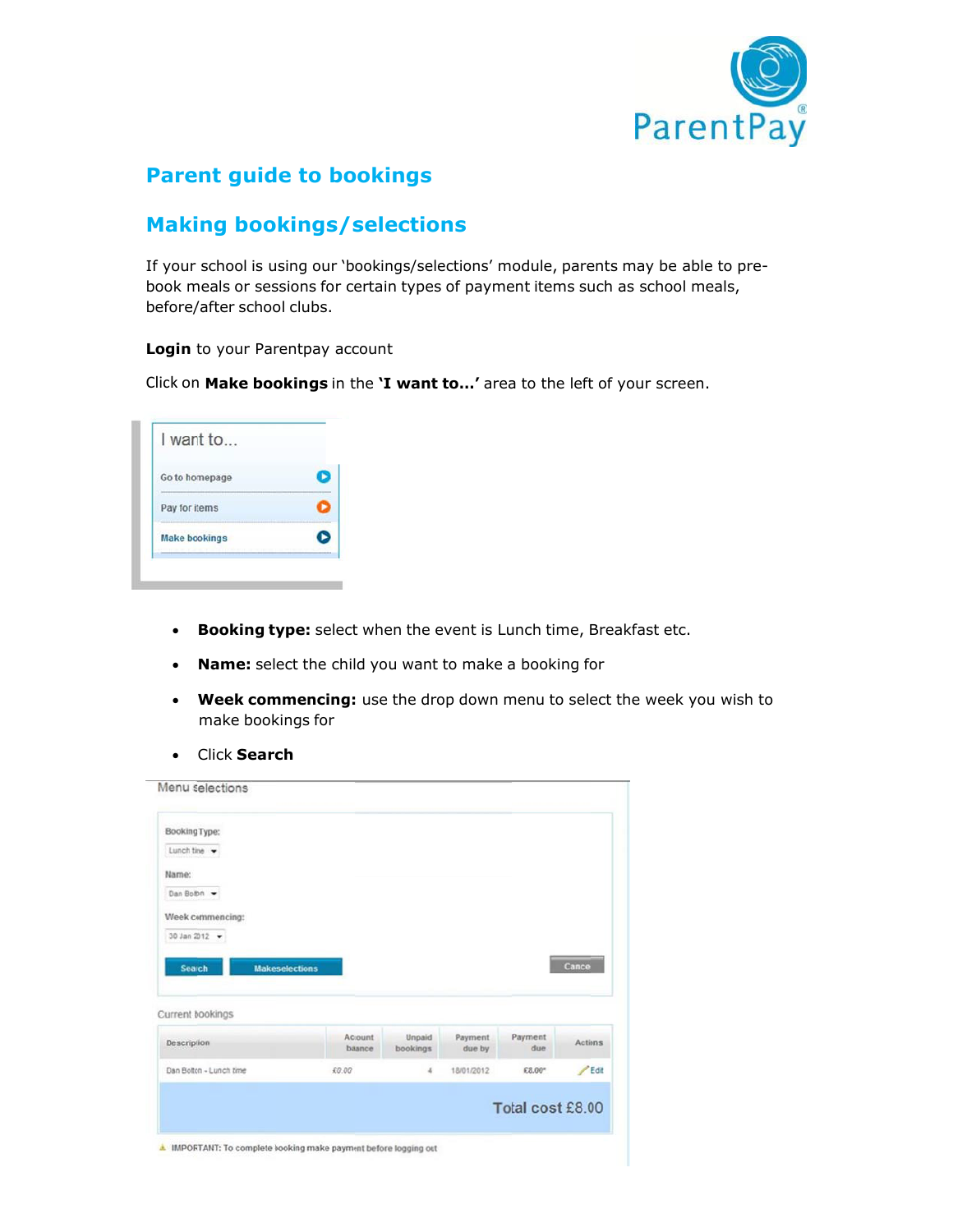

You can then view 'current bookings' for that 'booking type' on screen (as per the Current bookings area shown in the above screenshot).

Click **Make selections** to proceed to make your bookings

### **Booking a meal**

- **Book a meal/session:** simply click on the menu item you want to book for your child and that item will turn green with a tick.
- **Cancel a previously booked meal/session:** click on **'Clear day'** at the bottom of the column, of the day the meal is booked for.
- **Past event:** past bookings/sessions will show with a 'Padlock' sign as they are not editable after the event.
- **Bookings breakdown:** the right of your screen will show a breakdown of meals/sessions booked or cancelled during this login session, credit to be added before you logout, current balance of that account (school meal account or similar) and total cost of all bookings you have made during this session.

|     | Julia Bowen - Lunch time                 |                                          |                                             | << Previous<br>Next                     |                                           |                                                              | $\overline{\mathbf{x}}$ |
|-----|------------------------------------------|------------------------------------------|---------------------------------------------|-----------------------------------------|-------------------------------------------|--------------------------------------------------------------|-------------------------|
|     | Mon<br>27 Feb                            | Tue<br>28 Feb                            | Wed<br>29 Feb                               | Thu<br>$\checkmark$<br>1 Mar            | Fn<br>2 Mar                               | <b>Wek: 27th Feb 2012</b><br>Show symbols   Help   Hide info |                         |
|     | Spaghetti<br>Carbonara with              | Pork Sausager<br>with Mashed             | Roast Beef with<br><b>Yorkshire Pudding</b> | <b>Honey Glized</b><br>Chicken vith     | Crispy Bittered<br><b>Fish with Chips</b> | Jula Bowen - Lunch time                                      |                         |
|     | <b>Garlic Bread</b>                      | Potato & Onion<br>Gravy                  | with Roast<br><b>Potatoes &amp; Gavy</b>    | Savoury <i>kice</i>                     |                                           | Bo <sub>kings</sub> added                                    | 5                       |
|     | Margherita Pizza                         | Vegetable Hotpot                         | Quorn Toad is the                           | Tomato &Bean                            | Mushrom &                                 | Bookings cancelled                                           | ō                       |
| I W | with Potato                              | (v)                                      | Hole (v) with loast                         | Pasta (/)                               | Cheese (melette                           | Cott added today                                             | £10.00                  |
|     | Wedges (v)                               |                                          | Potatoes & G'avy                            |                                         | with Chips (v)                            | Balnce today                                                 | £0.00                   |
|     | Jacket potato with<br>tuna               | Jacket potato with<br>Turna              | Jacket potatowith<br>tuna                   | Jacket potao with<br>funa               | Jacket polato with<br>tura                | Cost of all bookings                                         | C20.00                  |
|     | Jacket potato with<br>tuna & mayo        |                                          | Jacket potatowith<br>tuna & mayo            | Jacket potao with<br>tuna & mayo        | Jacket polato with<br>tuna &mayo          | Payment due<br><b><i>V</i></b> Checkout                      | (20.00)                 |
|     | Jacket potato with<br>cheese             | Jacket potato with<br>cheese             | Jacket potatowith<br>cheese                 | Jacket potao with<br>cheess             | Jacket poiato with<br>cherse              |                                                              |                         |
|     | Jacket potato with<br>baked beans        | Jacket potato with<br>baked beans        | Jacket potatowith<br>baked bears            | Jacket potao with<br>baked beans        | Jacket poato with<br>baked seans          |                                                              |                         |
|     | Jacket potato with<br>cheese and bakel   | Jacket potato with<br>cheese and baked   | Jacket potatowith<br>cheese and biked       | Jacket potao with<br>cheese and baked   | Jacket poiato with<br>cheese aid baked    |                                                              |                         |
|     | beans                                    | beans                                    | beans                                       | beans                                   | beas                                      |                                                              |                         |
|     | Jacket potato with<br>coronation chicker | Jacket potato with<br>coronation chiclen | Jacket potatowith<br>coronation chcken      | Jacket potao with<br>coronation chicken | Jacket polato with<br>coronatios chicken  |                                                              |                         |
|     | Ploughmans with<br>ham                   | Ploughmans wth<br>ham                    | Ploughmans with<br>ham                      | Ploughmans with<br>ham                  | Ploughmins with<br>han                    |                                                              |                         |
|     | Ploughmans with<br>turkey                | Ploughmans wth<br>turkey                 | Ploughmans with<br>turkey                   | Ploughmans with<br>turke <sup>,</sup>   | Ploughmins with<br>turkey                 |                                                              |                         |
|     | Ploughmans with<br>cheese                | Ploughmans wth<br>cheese                 | Ploughmans with<br>cheese                   | Ploughmans with<br>cheese               | Ploughmins with<br>cherse                 |                                                              |                         |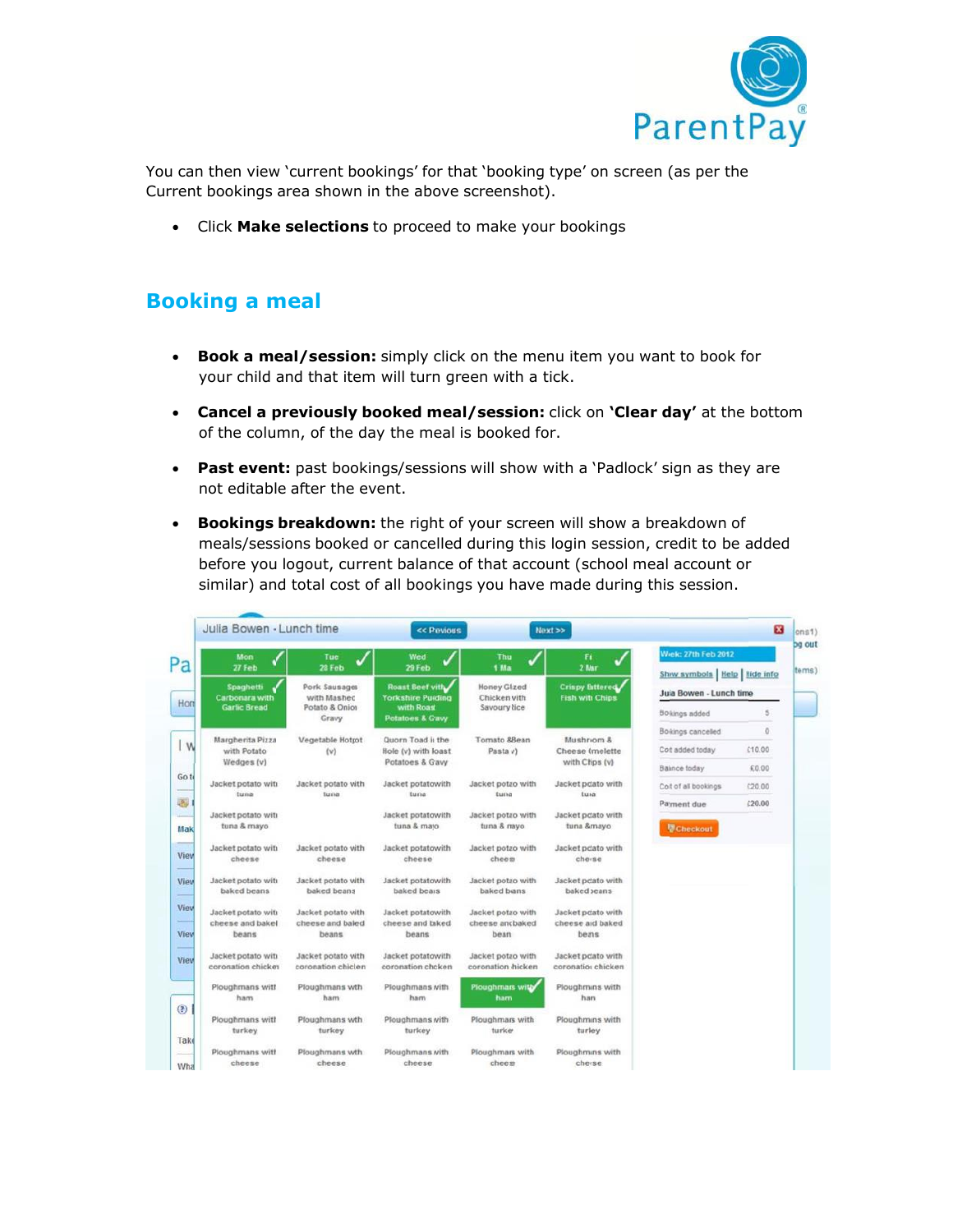

- **<<Previous or Next>>:** use these buttons to go to the previous or following week to make more bookings at this time.
- **Save and select more:** click to save the bookings on this screen, then you may also make bookings for another child before paying.
- **Checkout:** click to go to your basket and confirm that you wish to **Pay securely now.**

### **View menus & choices**

The ability to view menus and choices is dependent on the type of subscription the school has with ParentPay. Some parents may be able to view the school menu but not what their child has eaten/they have booked for their child, where others may be able to view both or nothing at all.

Go to **View menus & choices** in the **'I want to…'** area to the left of your screen.

| on the Make bookings page.                        | View weekly menus and choices below. Menu selections can be made |                 |                                             |                                          |          | <b>Make bookings</b>                      |         |
|---------------------------------------------------|------------------------------------------------------------------|-----------------|---------------------------------------------|------------------------------------------|----------|-------------------------------------------|---------|
| <b>TV</b> View menus                              |                                                                  |                 |                                             |                                          |          |                                           |         |
| Event time:                                       |                                                                  |                 | Week commencing:                            |                                          |          |                                           |         |
| Lunch time                                        |                                                                  |                 | 20/02/2012                                  |                                          | 两        |                                           |         |
|                                                   |                                                                  |                 |                                             |                                          |          |                                           |         |
| Julia                                             | Julia's menu for weet beginning 20 Feb 2012                      |                 |                                             |                                          |          | << View prevous week   View next week > > |         |
| $\mathbf x$                                       | Tae 21 Feb                                                       | Wed 22 Feb<br>× | $\mathbf{x}$                                | Thu 23 Feb                               | ×        | Fri 24 Feb                                | ×       |
| Mon 20 Feb<br>Penne Pasta with Beef<br>Bolognaise | <b>Hawaian Pizza with</b><br>Potato Wedges                       |                 | Roast Chicken with<br>Sage & Onion Stuffing | Minced Beet Cobbler<br>with New Potatoes |          | Salmon Fish Fingers<br>with Chips         |         |
| $\omega$                                          |                                                                  | $\omega$        | $\omega$                                    |                                          | $\omega$ |                                           | $\circ$ |

#### **View menus**

- **Event time:** defaults to lunch time
- **Week commencing:** choose the week to view the child's school menu
- Click **Show menu**